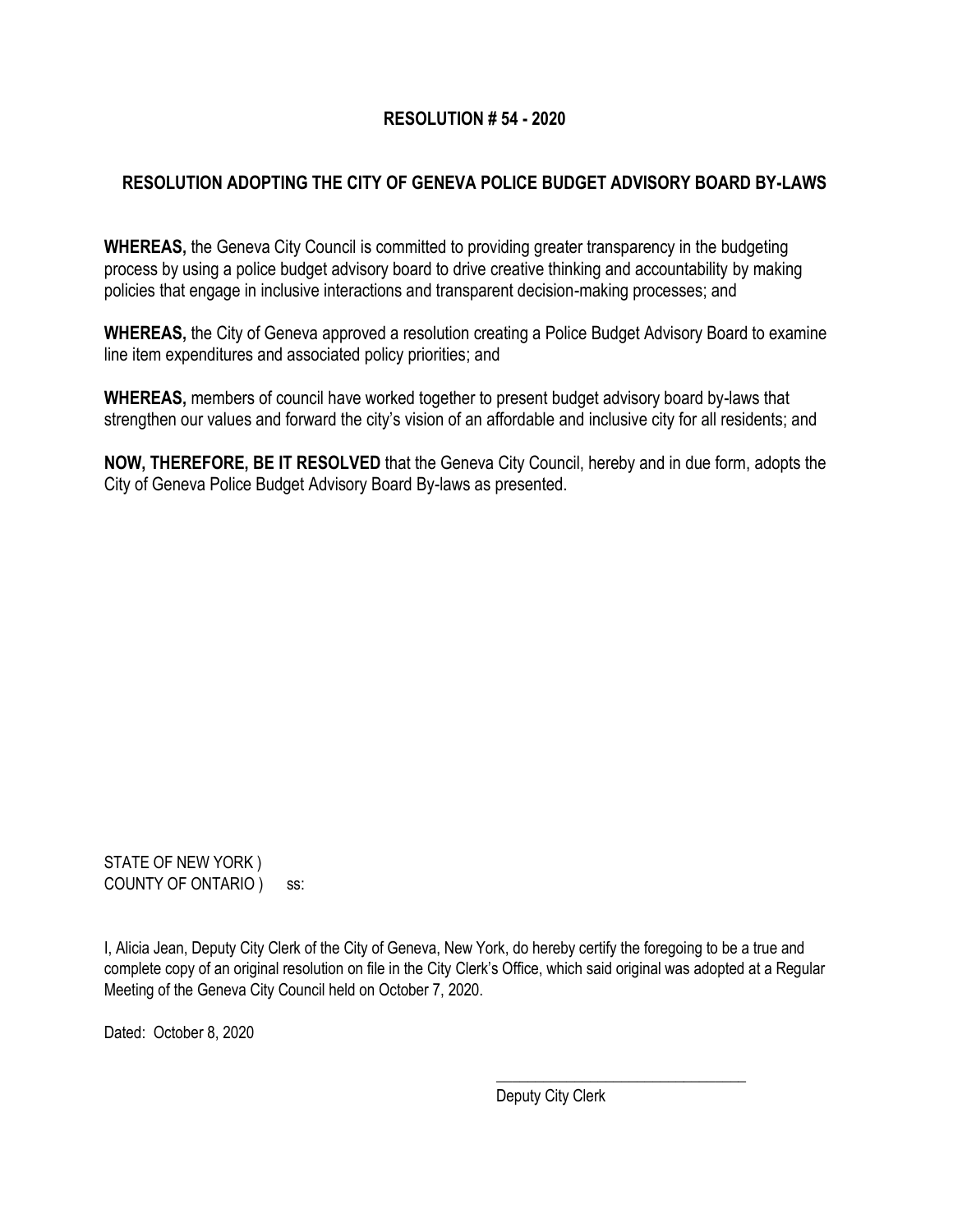## **Police Budget Review Board of the City of Geneva**

## **Introduction**

The Geneva City Council passed a resolution at its July 1, 2020 meeting directing that a Police Budget Advisory Board be created to drive creative thinking, accountability, and greater transparency in the Police budgeting process. The PBRB shall convene in January 2021 to begin discussions around the 2022 budget process.

## **Name**

The board shall be known as the Police Budget Review Board of the City of Geneva or the "PBRB".

## **Purpose**

The purpose of the PBRB is to:

- Work with the budgetary education provided by the City Comptroller and the Police Chief or a GPD representative to provide citizen involvement, understanding, and oversight of the Geneva Police Department's (GPD) budget.
- Examine line item expenditures and associated policy priorities within the GPD budget.
- Generate recommendations for the GPD budget development process.
- Review and share information publicly at a monthly city council meeting
- Understand the amount of discretionary spending allotted in the GPD budget

#### **Responsibilities**

The City Comptroller, City Manager and the Police Chief or a GPD representative will provide organization and education. Responsibilities may include, but not necessarily be limited to:

- Making recommendations regarding GPD budget priorities;
- Identifying areas of efficiency and cost effectiveness;
- Recommending cost reduction strategies, identifying services that may be reduced, made more efficient, or discontinued
- Review quarterly report from City Comptroller;
- Reviewing the clarity and effectiveness of the budget documents and communications as well as the budget process as a whole;
- Presenting progress reports on the board's work and a final report of recommendations to the City Council, City Manager, Police Chief, and City Comptroller by specific dates set forth by the budget formation process that will be shared with the public.
- Collaborating with City Management, City Comptroller, and Police Chief or a GPD representative
- Holding meetings that are open to the public
- Providing, upon City Council's request, studies and recommendations on special topics or issues
- The Police Chief will provide a formal response to the board at a council meeting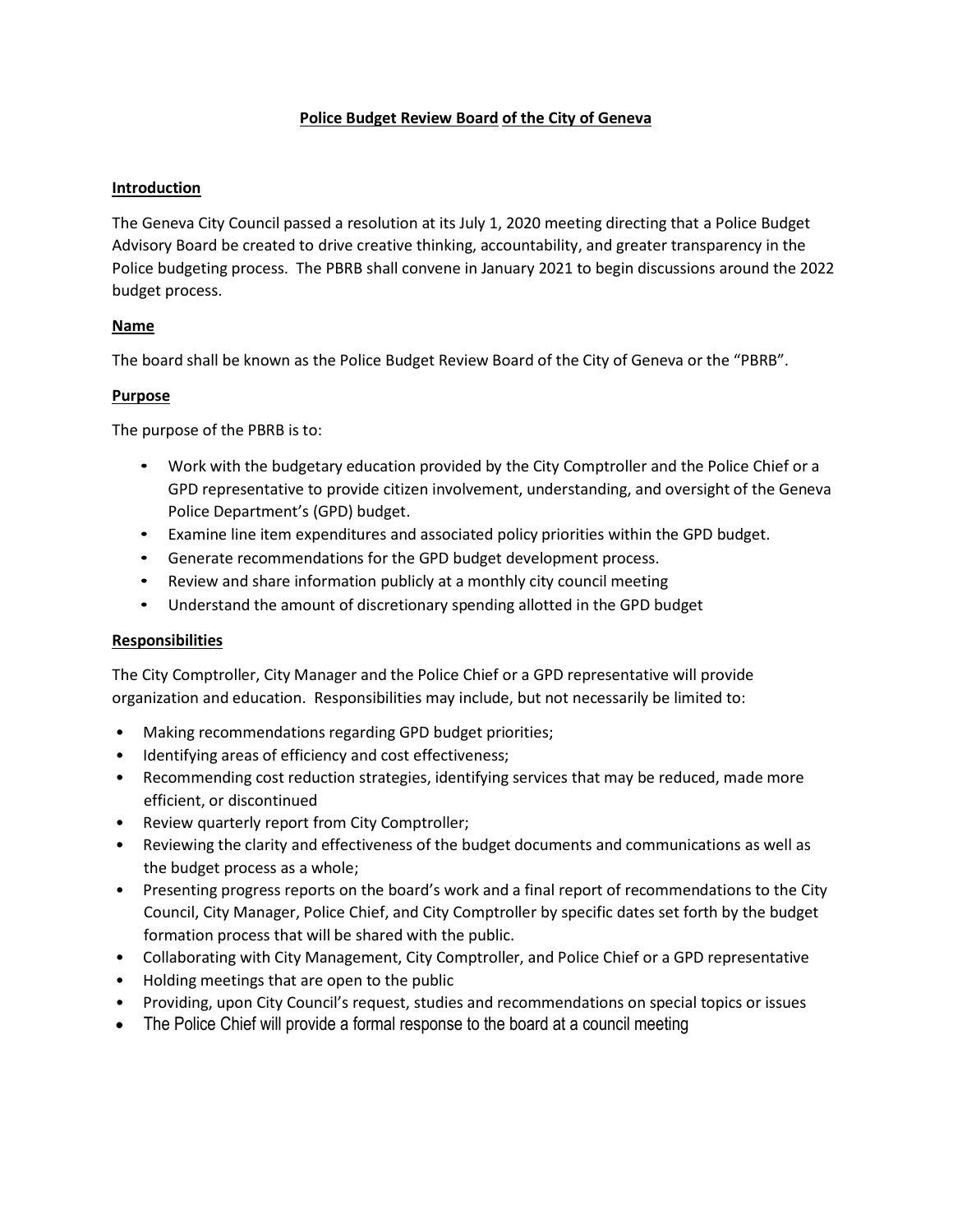## **Authorities**

All recommendations of the board shall be review only and shall not be binding on City Council, City Management, or Geneva Police Department.

City Budget procedures set forth in the City Charter, the General City Law, the Local Finance Law, and other applicable laws and regulations shall control all Geneva City Police Department Budgeting procedures.

#### **Membership**

Membership of the PBRB shall consist of 5 voting board members.

## **City Representation**

The city representatives that will serve on the board with no voting power will consist of 2 councilor liaisons, Police Chief or GPD Representative, City Manager, or City Comptroller.

#### **Membership Requirements**

Attend orientations when applicable by the Police Chief or a GPD representative and/or City Comptroller or City Manager

All members should be:

- Residents of the city for twelve (12) months or more
- Willing and able to complete all necessary training when applicable;
- Willing to attend all meetings and shall do their best to do so;
- Willing and able to have open minded conversations about the police budget;
- Willing to adhere to the city's code of ethics and meeting rules of order;
- An active participant, demonstrating confidentiality when it is applicable

#### **Appointment of Members**

Initial vacancies as well as subsequent vacancies shall be publicly advertised, and PBRB members will be appointed by City Council. Qualified individuals who have been properly screened and approved by City Council shall be accepted as members of the PBRB without regard to sex, sexual orientation, gender identity, race, religion, color, national origin, age, marital status, or disability.

City Council liaisons will be chosen by the Mayor on a rotating basis.

#### **Length of Term**

Terms shall be two years. PBAB members will be limited to two consecutive terms and may reapply for appointment after not having served on the board for one year. To serve beyond these limits, a twothirds (2/3) majority of City Council must grant a waiver. 3 of the initial community PBAB members shall be given a 2-year term and 2 initial community PBRB members shall be given a 1-year term. The designation to the term shall be decided by lottery.